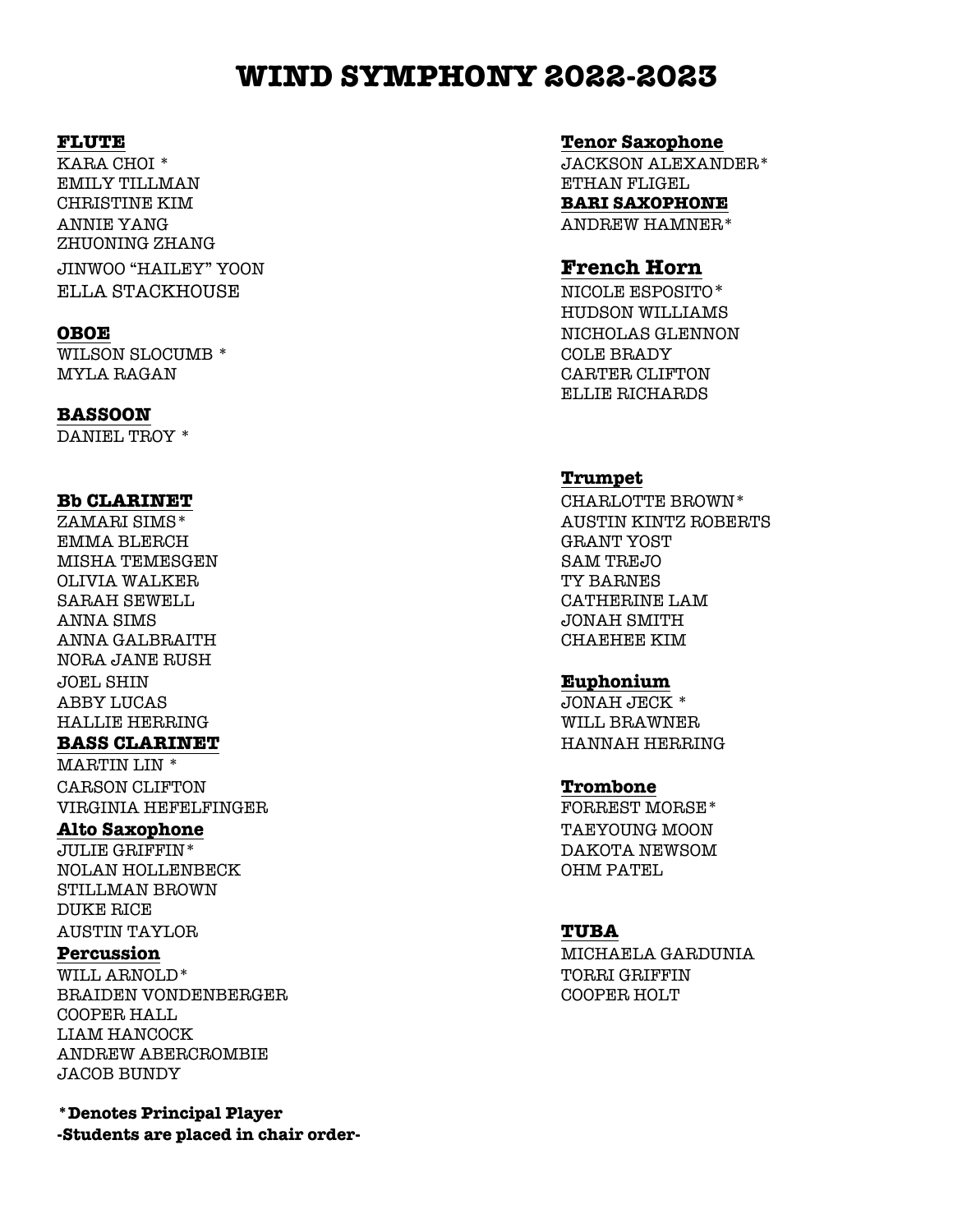# **SYMPHONIC BAND 2022-2023**

MINJEONG KIM\* JAMES STIENER\* ELIZABETH BULLARD LAUREN WALLACE EUGENE KANG LIZZY BURGESS EMMA MYERS KARLYN GRADDY DANIELA CHAPA NOAH DUNN CAMILLE TAYLOR GAMING ALI SMITH KHAMYREN BROCK WEITHER THE YAZMINE FLOYD GRACE GE GETS ON A SERIES OF THE WARREN WEBB LILA COUNTERMAN VALERIA ESCALERA

### **Bb CLARINET EUPHONIUM**

PIPER MORGAN\* THE RESERVE OF STREET AND THE PODEMPSKI FOR A STREET AND THE PODEMPSKI FOR A STREET AND THE PODEMPSKI FOR A STREET AND THE PODEMPSKI FOR A STREET AND THE PODEMPSKI FOR A STREET AND THE PODEMPSKI FOR A STREET ABBY LUCAS DRACEN PEDERSEN ESTER PARK NAYANA BAXTER HANNA MOUSALAM ELLA CHENOWETH **TROMBONE** CONNER ARMSTRONG GON BELL CUTHBERTSON HAEJEONG LEE WILLIAM TENNENT JANAE MERRILL HARRISON MEYER ANJINE BOWMAN SAM WHITTINGTON KELSEY MORRIS

### **BASS CLARINET TUBA**

SEAN McDONOUGH\* ELIANA FORADORI

### **ALTO SAXOPHONE**

TEI KIM\* **PERCUSSION** HENRY WANG GERMANIAN MOLLIE LEWIS \* WESTON WITT WESTON WITT LUKE CHYNOWETH JOESPH ENDERLE JACOB HENDERSON CHAZ GAILLARD MICHELLE SCHINDLER SERVICE SOMETIME AND THAILEY CURRY **TENOR SAXOPHONE** GAVIN MANCUSO\*

HARRISON POWELL

### **BARI SAXOPHONE STRING BASS**

AMERILIA CHAVEZ\* COOPER BEASLEY\*

**\*Denotes Principal Player -Students are placed in chair order-**

### **FLUTE TRUMPET**

### **OBOE FRENCH HORN**

JENNY LEE\* KATIE BUBB\* NATHAN BROWN **BASSOON** JAKE WURTZ AVA KEAHEY\* DANIEL CLEIN

# QUINN JACKSON